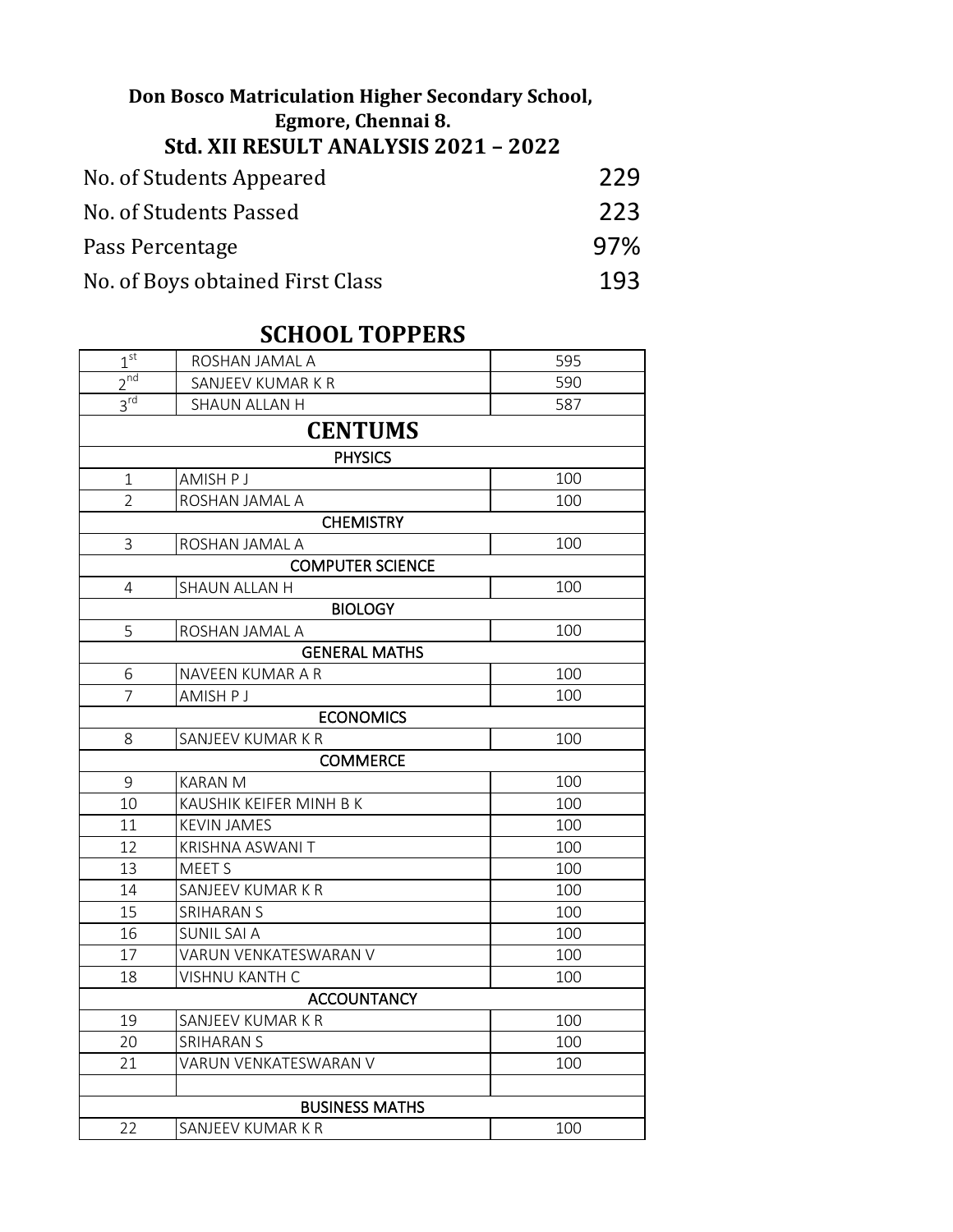| <b>FRENCH</b> |                            |    |  |  |
|---------------|----------------------------|----|--|--|
| 5786150       | KAUSHIK KEIFER MINH B K    | 99 |  |  |
| 5786183       | <b>SRIHARAN S</b>          | 97 |  |  |
| 5786132       | ARYAN SINGH MOHTA          | 97 |  |  |
| 5786190       | VARUN VENKATESWARAN V      | 96 |  |  |
| 5786149       | KARAN M                    | 96 |  |  |
|               | <b>TAMIL</b>               |    |  |  |
| 5785945       | <b>SHAUN ALLAN H</b>       | 95 |  |  |
| 5786186       | SUNIL SAI A                | 94 |  |  |
| 5786089       | PRAVIN VENKATAKRISHNAN     | 92 |  |  |
| 5785929       | NAVEEN KUMAR A R           | 92 |  |  |
|               | <b>GERMAN</b>              |    |  |  |
| 5785998       | ROSHAN JAMAL A             | 99 |  |  |
| 5785975       | AMISH P J                  | 99 |  |  |
| 5785927       | MUHAMMAD JAMALDEEN S       | 99 |  |  |
| 5786193       | <b>VISHNU KANTH C</b>      | 99 |  |  |
| 5785897       | <b>GURU KEERTHI M</b>      | 99 |  |  |
| 5786171       | RAGAV R NAIR               | 99 |  |  |
| 5785942       | <b>ROSHAN S</b>            | 99 |  |  |
| 5785892       | <b>EMMANUEL PRITHISH S</b> | 99 |  |  |
| 5785906       | <b>JOVIN J</b>             | 99 |  |  |
| 5785959       | VIJAYSHARAN V              | 99 |  |  |
| 5785901       | JENOVAH DANIEL PANDIAN J   | 99 |  |  |
| 5785925       | MOHAMMED FAAZ K            | 99 |  |  |
| 5785938       | RICKY JASPER K             | 99 |  |  |
| 5785961       | VISHAL Y L                 | 99 |  |  |
| 5786161       | MOHAMED ISMAIL M           | 99 |  |  |
| 5785951       | <b>SURIYAA S</b>           | 99 |  |  |
| 5785988       | JOSEPH JOHN JEFFREY        | 99 |  |  |
| 5785976       | ANTON CHRIS PARKIN         | 99 |  |  |
| 5785885       | ASHAAZ RAYYAN SHARIF       | 99 |  |  |
| 5785930       | NAVIN NAZERINE A V         | 99 |  |  |
| 5785982       | <b>GILFORD THOMAS I</b>    | 99 |  |  |
| 5785993       | MOHAMMED AYAAN             | 99 |  |  |
| 5786015       | YOUNISH S                  | 99 |  |  |
| 5786159       | MOHAMED AADIL A            | 99 |  |  |
| 5785902       | <b>JOEL A</b>              | 98 |  |  |
| 5785919       | MATHESH KANNA D            | 98 |  |  |
| 5785920       | MICH BENEDICT DAVINCY L    | 98 |  |  |
| 5785939       | RITHIK VALERIAN J          | 98 |  |  |
| 5785979       | <b>CEDRICK M FRANCIS</b>   | 98 |  |  |
| 5785994       | MOUHITH KANNAH J           | 98 |  |  |
| 5786002       | SAYHAN SHABEER AHAMED      | 98 |  |  |
| 5786050       | <b>ADHYAN S</b>            | 98 |  |  |
| 5786143       | <b>HEMANTH KUMAR S</b>     | 98 |  |  |
| 5785904       | <b>JOHN ALLAN J</b>        | 97 |  |  |
| 5786164       | MOHAMMED AJWAD SHARIFF     | 97 |  |  |
| 5786172       | RAGHUL G J                 | 97 |  |  |
| 5786192       | VIDHULAN TV                | 97 |  |  |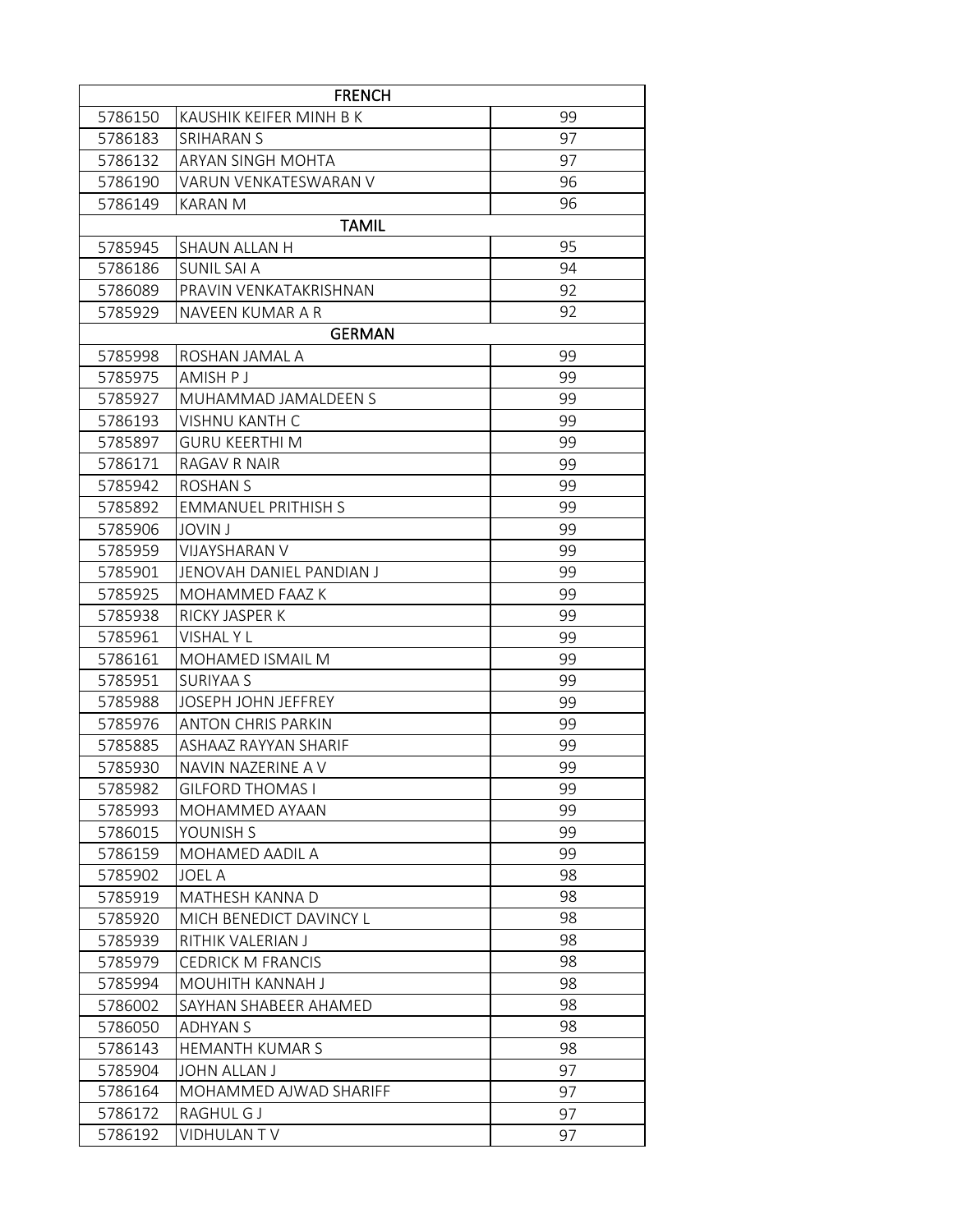|                      | <b>ENGLISH</b>             |     |  |  |  |
|----------------------|----------------------------|-----|--|--|--|
| 5785998              | ROSHAN JAMAL A             | 97  |  |  |  |
| 5786177              | SANJEEV KUMAR K R          | 97  |  |  |  |
| 5786190              | VARUN VENKATESWARAN V      | 97  |  |  |  |
| 5785975              | AMISH P J                  | 96  |  |  |  |
| 5786165              | MOHAMMED ASLAM ILYAS       | 96  |  |  |  |
| 5785986              | JOEL R                     | 96  |  |  |  |
| 5785945              | SHAUN ALLAN H              | 95  |  |  |  |
| 5786002              | SAYHAN SHABEER AHAMED      | 95  |  |  |  |
| 5785961              | VISHAL Y L                 | 95  |  |  |  |
| 5785912              | KISHORE V P                | 95  |  |  |  |
|                      | <b>PHYSICS</b>             |     |  |  |  |
| 5785975              | AMISH P J                  | 100 |  |  |  |
| 5785998              | ROSHAN JAMAL A             | 100 |  |  |  |
| 5785945              | SHAUN ALLAN H              | 99  |  |  |  |
| 5785992              | MOHAMED FAWAZ M            | 97  |  |  |  |
| 5786001              | SARAVANAKRISHNAN B         | 97  |  |  |  |
|                      | <b>CHEMISTRY</b>           |     |  |  |  |
| 5785998              | ROSHAN JAMAL A             | 100 |  |  |  |
| 5785945              | SHAUN ALLAN H              | 99  |  |  |  |
| 5785908              | <b>JUSTIN BENITO B</b>     | 98  |  |  |  |
| 5785984              | <b>IMMANUEL CJ</b>         | 97  |  |  |  |
|                      | <b>COMPUTER SCIENCE</b>    |     |  |  |  |
| 5785945              | <b>SHAUN ALLAN H</b>       | 100 |  |  |  |
| 5785908              | <b>JUSTIN BENITO B</b>     | 99  |  |  |  |
| 5785927              | MUHAMMAD JAMALDEEN S       | 99  |  |  |  |
| 5785892              | <b>EMMANUEL PRITHISH S</b> | 98  |  |  |  |
| 5785925              | MOHAMMED FAAZ K            | 98  |  |  |  |
| 5785935              | PRAVEEN GU                 | 98  |  |  |  |
| 5785942              | <b>ROSHAN S</b>            | 98  |  |  |  |
|                      | <b>BIOLOGY</b>             |     |  |  |  |
| 5785998              | ROSHAN JAMAL A             | 100 |  |  |  |
| 5785981              | <b>DEEPAKR</b>             | 97  |  |  |  |
| 5785984              | <b>IMMANUEL CJ</b>         | 96  |  |  |  |
| 5786002              | SAYHAN SHABEER AHAMED      | 96  |  |  |  |
| <b>GENERAL MATHS</b> |                            |     |  |  |  |
| 5785929              | NAVEEN KUMAR A R           | 100 |  |  |  |
| 5785975              | AMISH P J                  | 100 |  |  |  |
| 5785992              | MOHAMED FAWAZ M            | 99  |  |  |  |
| 5785998              | ROSHAN JAMAL A             | 99  |  |  |  |
| 5785945              | SHAUN ALLAN H              | 99  |  |  |  |
| 5785908              | <b>JUSTIN BENITO B</b>     | 98  |  |  |  |
| <b>ECONOMICS</b>     |                            |     |  |  |  |
| 5786177              | SANJEEV KUMAR K R          | 100 |  |  |  |
| 5786183              | SRIHARAN S                 | 99  |  |  |  |
| 5786190              | VARUN VENKATESWARAN V      | 99  |  |  |  |
| 5786074              | MANISH KUMAR M             | 98  |  |  |  |
| 5786151              | <b>KEVIN JAMES</b>         | 98  |  |  |  |
| 5786193              | VISHNU KANTH C             | 98  |  |  |  |